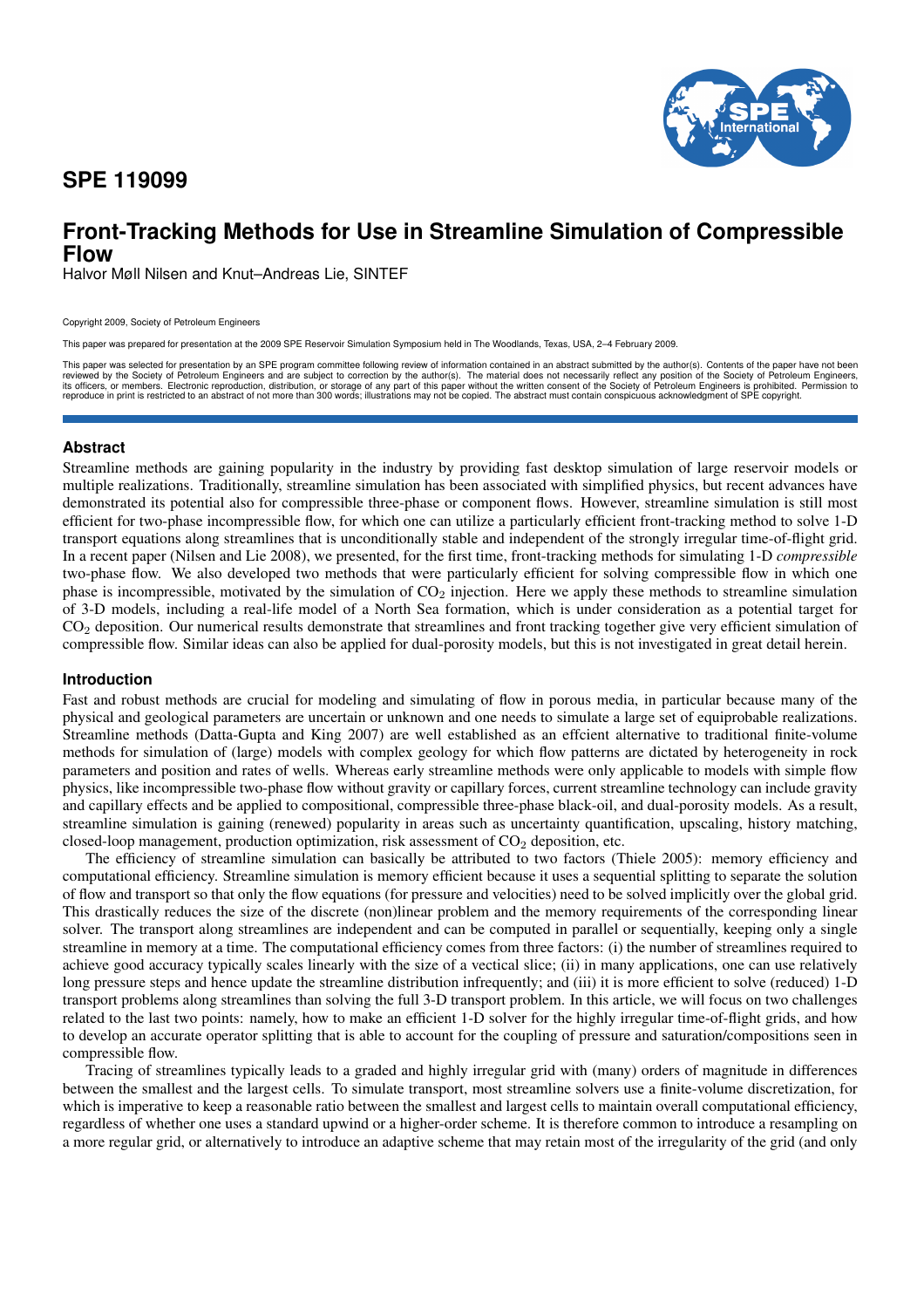merge the cells with the smallest volume). For incompressible, immiscible two-phase flow, however, one may entirely avoid the difficulty of the irregular grid by using an unconditionally stable and grid-independent front-tracking method (Holden and Risebro 2002) that is highly efficient and has superior resolution of discontinuities compared with finite-volume schemes. In previous work, it has been shown that the front-tracking approach can be extended to three-phase (Lie and Juanes 2005) and miscible two-phase flow (Juanes and Lie 2008) under the assumption of incompressibility. Herein, we will assess the applicability and efficiency of a new set of front-tracking and large–time-step methods (Nilsen and Lie 2008) for use in streamline simulation of compressible two-phase flow.

Secondly, we will discuss splitting errors introduced when using a sequential solution procedure for the coupled system of flow and transport equations and try to develop a method that reduces these errors. In an ordinary IMPES formulation, one first discretizes the mass-balance equations before introducing the splitting of flow and transport, which means that one can achieve complete conservation of mass and volumes even in the compressible case. In a streamline method, a sequential splitting of the flow and transport equations is introduced *before* discretizing the equations, which means that it is not straightforward to achieve conservation of both mass and volume. For incompressible flow, the 1-D conservation laws along each streamline do not depend on the absolute pressure level. In other words, saturations or components can be evolved without knowledge of the pressure level because their wave speeds are independent of the absolute pressure. For compressible systems, the 1-D transport equations along each streamline describe conservation of volume and contain coefficients or source terms, depending on the formulation, that depend on both saturation and pressure. A change in pressure without a corresponding change in saturation/components will therefore introduce a violation of mass conservation, and vice versa. Similarly, in a formulation using source terms, it may happen that the phase sources do not sum to zero, thereby resulting in a volume error. Minimizing mass and volume errors is hence a particular challenge when developing compressible streamline methods, and may also impose restrictions on the size of the pressure steps that diminishes the efficiency of streamline simulation over conventional finite-volume simulators. These issues will be discussed in more detail below.

#### **Theoretical Background**

We start by outlining the formulation and solution methods used to set up our streamline method for compressible flow.

Mathematical Model. We consider immiscible, two-phase flow in the absence of capillary forces. To model this system, we will use the so-called fractional formulation consisting of an equation for the pressure p (and the total Darcy velocity  $\vec{v}_t$ )

$$
\left(c_r + \phi(c_1S_1 + c_2S_2)\right)\frac{\partial p}{\partial t} + \nabla \vec{v}_t - \left(c_1f_1 + c_2f_2\right)\vec{v}_{tg} \cdot (\mathbf{K}\lambda_t)^{-1}\vec{v}_t - (c_1 - c_2)(\rho_1 - \rho_2)\frac{\lambda_1\lambda_2}{\lambda_t}\vec{v}_{tg} \cdot \vec{g} = q_1 + q_2,\tag{1}
$$

and a transport equation for the saturation  $S_i$  of each phase, here written in non-conservative form,

$$
\phi \frac{\partial S_i}{\partial t} + \vec{v}_t \cdot \nabla f_i(S_i) + \nabla \cdot \left( (\rho_i - \rho_j) \frac{\lambda_i \lambda_j}{\lambda_t} \mathbf{K} \vec{g} \right) + h_i(S, p, \vec{x}) = q_i, \qquad i = 1, 2,
$$
\n(2)

where the source resulting from compressibility is

$$
h_i(S, p, \vec{x}) = (c_r S_i + \phi c_i S_i) \frac{\partial p}{\partial t} + \frac{1}{\rho_i} f_i(S_i) \nabla \cdot (\rho_i \vec{v}_t) + ((\rho_i - \rho_j) \frac{\lambda_i \lambda_j}{\lambda_t} \mathbf{K} \vec{g}) \cdot \nabla \ln \rho_i.
$$
\n(3)

The parameters in Eq. 1–Eq. 3 have different dependence: the gravity vector  $\vec{q}$  is a constant; the permeability **K** and the porosity  $\phi$  depend on the spatial coordinate  $\vec{x}$ ; the rock compressibility  $c_r$ , the phase compressibilities  $c_i$ , and the densities  $\rho_i$  depend on pressure; and the phase mobilities  $\lambda_i$ , the total mobility  $\lambda_t = \lambda_1 + \lambda_2$ , and the fractional flows  $f_i = \lambda_i/\lambda_t$  depend strongly on the saturation and weakly on the pressure. Finally,  $\vec{v}_{tg}$  is shorthand for  $-\lambda_t \mathbf{K} \nabla p$ .

Our study is partially motivated by injection and migration of  $CO<sub>2</sub>$  in saline aquifers or depleted reservoirs, for which one of the phases is incompressible. Assuming that phase 1 is incompressible, the corresponding transport equation reduces to

$$
\phi \frac{\partial S_1}{\partial t} + \vec{v}_t \cdot \nabla f_1 + \nabla \cdot \left( (\rho_1 - \rho_2) \frac{\lambda_1 \lambda_2}{\lambda_t} \mathbf{K} \vec{g} \right) + f_1 \nabla \cdot \vec{v}_t = q_1. \tag{4}
$$

This special case will be treated separately later in the article.

Sequential Splitting. In streamline simulation, one introduces a sequential splitting to solve the flow and transport in separate steps. The flow equation Eq. 1 is solved implicitly in time on an Eulerian grid to obtain p and  $\vec{v}_t$ ; here we will either use a standard two-point or a mimetic (Aarnes et al. 2008) spatial discretisation. The pressure and velocity are then held fixed as the saturations  $S_i$  are advanced a time-step  $\Delta t$  forward in time. To this end, we introduce a further operator splitting (Gmelig Meyling 1991; Bratvedt et al. 1996) and solve the advective part

$$
\phi \frac{\partial S_i}{\partial t} + \vec{v}_t \nabla f_i + h_i(S, p, \vec{x}) = q_i \tag{5}
$$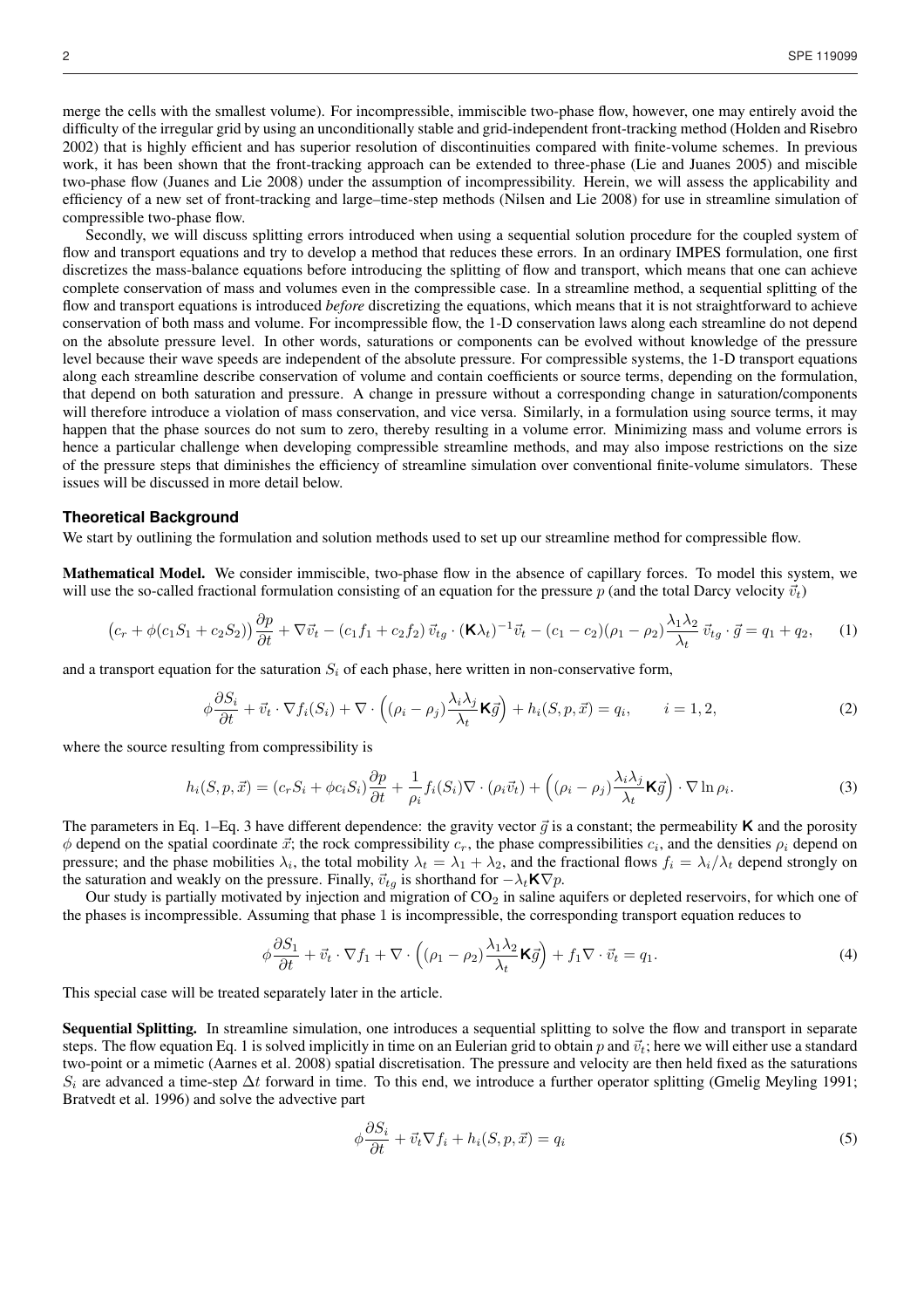along streamlines and the gravity part

$$
\phi \frac{\partial S_i}{\partial t} + \nabla \cdot \left( (\rho_i - \rho_j) \frac{\lambda_i \lambda_j}{\lambda_t} \mathbf{K} \vec{g} \right) = 0 \tag{6}
$$

along gravity lines. The streamlines are traced using Pollock's method (Pollock 1988), noting that whereas all streamlines start and end at wells (or aquifers) for incompressible flow, streamlines may start and end in any cell that acts as a source or sink in the compressible case.

In the sequential splitting, one should take particular care of the fact that the pressure equation Eq. 1 represents conservation of volume. Indeed, the pressure equation is what balances the source terms in the advection equation Eq. 5, and if this is not taken into account when setting up the saturation step, one cannot guarantee that  $0 \leq S_i \leq 1$ . For instance, a naïve splitting that keeps  $\nabla \cdot \vec{v}_t$  constant for the case with one incompressible phase, may immediately give saturations outside the unit inverval because we do not impose the physical restriction that the divergence of  $\vec{v}$  is identically zero when only the incompressible phase is present. To make sure that the transport equations always conserve volume, we can use the pressure equation Eq. 1 to eliminate  $\nabla \cdot \vec{v}_t$ from the source term Eq. 3, to get new source terms that sum to zero,

$$
\widetilde{h}_i(S, p, \vec{x}) = c_r \frac{\partial p}{\partial t} (S_i - f_i(S_i)) + \phi \frac{\partial p}{\partial t} \Big( c_i S_i - [c_1 S_1 + c_2 S_2] f_i(S_i) \Big) + \frac{\vec{v}_{tg} \mathbf{K}^{-1} \vec{v}_t}{\lambda_t^2} \Big( -c_i \lambda_i + [c_1 \lambda_1 + c_2 \lambda_2] f_i(S_i) \Big) \n+ \frac{\vec{v}_{tg} \vec{g}}{\lambda_t} \Big[ (c_i - c_j) (\rho_i - \rho_j) \frac{\lambda_i \lambda_j}{\lambda_t} f_i - c_i (\rho_i - \rho_j) \frac{\lambda_i \lambda_j}{\lambda_t} \Big].
$$
\n(7)

In addition, these source terms have the property that  $\widetilde{h}_i(0, \vec{x}) \equiv 0$  and  $\widetilde{h}_i(1, \vec{x}) \equiv 0$ . This, together with  $f_i(0) \equiv 0$ , guarantees that solutions of the transport equation fulfill the inequality  $0 \leq S_i \leq 1$ .

1-D Transport Equations. Streamlines are a family of curves that are everywhere tangential to the instantaneous flow field. In the absence of gravity and capillarity forces, there is no mass transfer between individual streamlines, meaning that each streamline can be viewed as an isolated flow system. By introducing the time-of-flight  $\tau$ , given by  $\vec{v}_t \cdot \nabla \tau = \phi$ , and the operator identity  $\vec{v}_t \cdot \nabla = \phi \partial_{\tau}$ , one can reduce the multidimensional advection equations Eq. 5 to a family of 1-D transport equations along streamlines. The equation reduces to<sup>1</sup>

$$
\frac{\partial S}{\partial t} + \frac{\partial f(S)}{\partial \tau} + \frac{h_i(S, \tau)}{\phi} = 0.
$$
\n(8)

Because  $\vec{v}_t$  is generally not divergence free, Eq. 8 cannot be written in conservative form, even in cases for which it should be possible like in Eq. 4. It may therefore be convenient, at least in the case with one incompressible phase, to introduce a volume factor  $\sigma$  to make a divergence-free field, that is,  $\nabla \cdot (\vec{v}_t/\sigma) = 0$ . If we define a new spatial coordinate  $\eta$  along each streamline by  $(\vec{v}_t/\sigma) \cdot \nabla = \phi \partial_{\eta}$  and apply this to Eq. 5, we get a form that is particularly well-suited for finite-volume discretisations,

$$
\frac{\partial S}{\partial t} + \frac{\partial}{\partial \eta} \big( \sigma f(S) \big) = 0. \tag{9}
$$

The above is the same idea as presented by Cheng et al. (2006) and Beraldo et al. (2008). If we instead use the standard time-offlight coordinate, the transport equation will not be explicitly conservative, but take the form

$$
\frac{\partial S}{\partial t} + \frac{1}{\sigma} \frac{\partial}{\partial \tau} (\sigma f(S)) = 0.
$$
\n(10)

## **Front-Tracking Methods for the 1-D Tranport Equations**

Lagrangian methods have a long history and are based on approximating the solution following trajectories inherent in the system. Front tracking (Holden and Risebro 2002) is one such method, which is based on approximating the solution of first-order quasilinear conservation laws by a piecewise constant function and then evolving the solution by solving Riemann problems and tracking discontinuities. For incompressible flow, this is simply done by approximating the fractional flow  $f(S)$  by a piecewiselinear function and solving the corresponing approximate transport equation exactly. Recently we have developed a set of new front-tracking and large–time-step methods for compressible flow (Nilsen and Lie 2008), following ideas introduced by Karlsen et al. (2004) and Karlsen et al. (2008) for solving general conservation laws with discontinuous flux functions. For completeness, we will explain the methods in some detail, starting with the special case of one incompressible phase.

<sup>&</sup>lt;sup>1</sup>In streamline simulation, the fluid sources/sinks are modeled as inflow/outflow boundaries rather than source terms. Therefore  $q_i \equiv 0$  henceforth, and we also drop the subscripts on S and f to simplify notation. Moreover, since p is assumed fixed during the transport step, we suppress the p-dependence in  $h_i$ .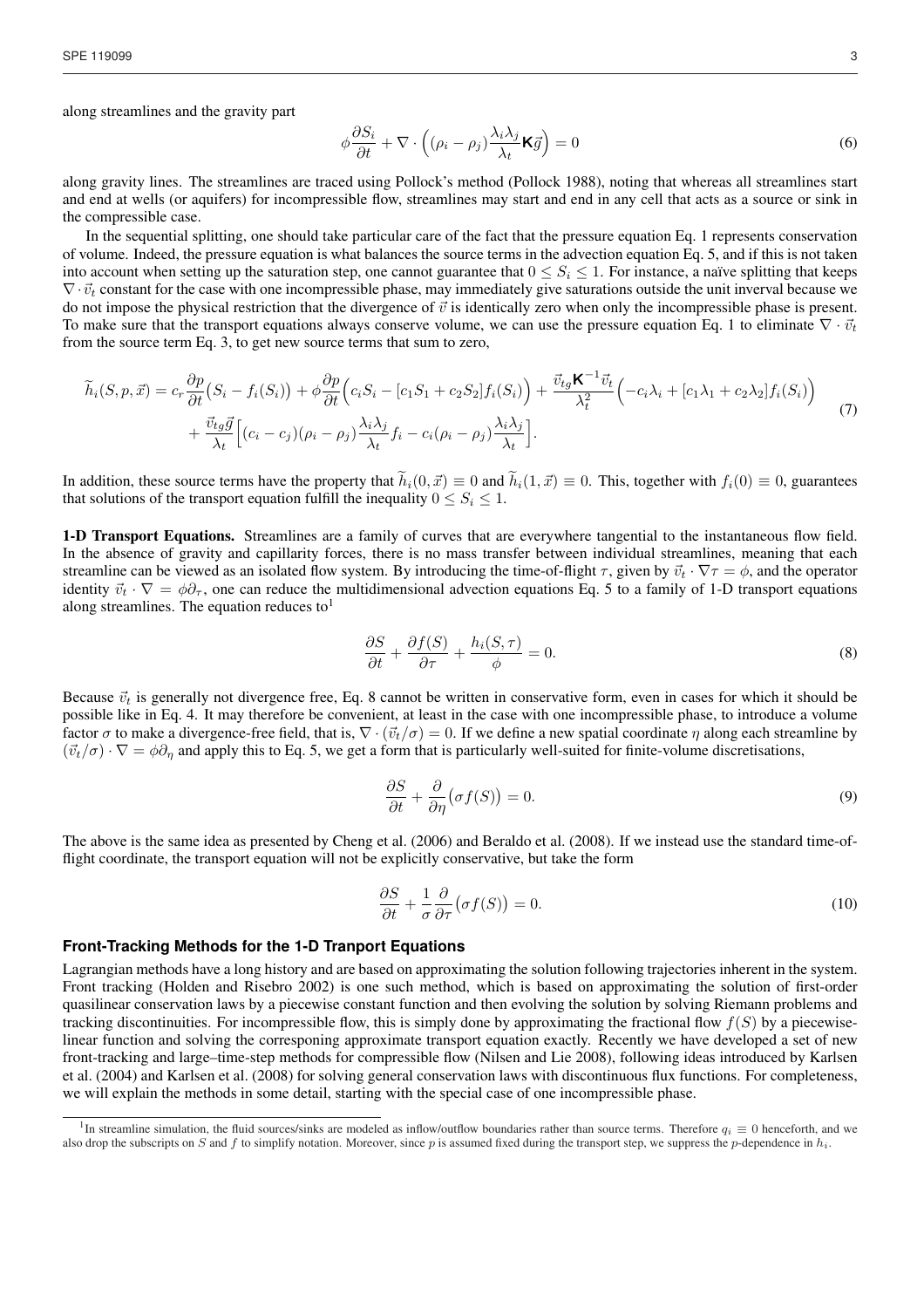

**Fig. 1—Constructing the solution to a discontinuous Riemann problem: the left plot shows the construction and the right plot the resulting self-similar solution consisting of a standard Buckley–Leverett profile with left state**  $S_M$  and right state  $S_{i+1}$  followed by a stationary discontinuity  $(S_i, S_M)$ .

One Incompressible Phase. For the special case of one incompressible and one compressible phase, we can develop a particularly simple front-tracking method by considering Eq. 9 or Eq. 10 rather than Eq. 8. Notice, however, that this means that the second phase will generally not be mass conservative.

We start by considering Eq. 9 for the case when f is a piecewise linear function of S and  $\sigma$  and the initial data  $S_0$  are piecewise constant functions of  $\tau$  on the underlying time-of-flight grid. This Cauchy problem consists of a series of local Riemann problems

$$
\frac{\partial S}{\partial t} + \frac{1}{\sigma} \frac{\partial}{\partial \tau} (\sigma f(S)) = 0, \qquad S(\tau, 0) = \begin{cases} S_i, & \tau < \tau_i, \\ S_{i+1}, & \tau > \tau_i, \end{cases} \qquad \sigma(\tau) = \begin{cases} \sigma_i, & \tau < \tau_i, \\ \sigma_{i+1}, & \tau > \tau_i. \end{cases} \tag{11}
$$

Assume first that  $\sigma_i = \sigma_{i+1}$ , which corresponds to the incompressible case, and introduce a piecewise-linear local convexification<sup>2</sup>  $f^c$  of  $f$  on the interval  $[S_i, S_{i+1}]$  (see Fig. 1), where  $\{s^0, \ldots, s^N\}$  denotes the nodes of  $\bar{f}^c$ . Then the solution of Eq. 11 is a similarity solution (Riemann fan) consisting of constant states

$$
S(\tau, t) = \begin{cases} s^0 = S_i, & \tau < r_1(t), \\ s^j, & r_j(t) < \tau < r_{j+1}(t), \\ s^N = S_{i+1}, & \tau > r_N(t), \end{cases} \quad j = 1, \dots, N-1.
$$
 (12)

separated by discontinuities along straight space-time rays  $r_j(t)$ 

$$
\frac{dr_j}{dt} = \frac{f^c(s^{j+1}) - f^c(s^j)}{s^{j+1} - s^j}, \quad r_j(0) = \tau_i.
$$
\n(13)

To construct the global solution, we glue together the local Riemann fans and track the rays (henceforth called fronts) until they collide. Each collision between two (or more) rays will give a new Riemann problem that can be solved by Eq. 12. Mathematically, one can prove that there will only be a finite number of front collisions, and thus a solution to infinite time can be constructed in a finite number of steps.

For compressible flow, we also need to solve Riemann problems and introduce fronts where  $\sigma$  is discontinuous. The solution of the Riemann problem in the general case with  $\sigma_i \neq \sigma_{i+1}$  consists of a stationary discontinuity with left state  $S_i$  and right state  $S_M$  given by  $\sigma_i f(S_i) = \sigma_{i+1} f(S_M)$ , followed by a Riemann fan Eq. 12 with left state  $S_M$  (instead of  $S_i$ ) and right state  $S_{i+1}$ . Notice, however, that in setting up Eq. 10, we have incorrectly assumed that  $\nabla \cdot v$  is constant in time within each cell. This means that in some cases it may be impossible to find  $S_M$  (e.g., if  $\sigma_i f(S_i)/\sigma_{i+1} > 1$ ). We then introduce a regularisation by setting  $S_M = 1$ , which corresponds to introducing a more general solution based on a modified entropy condition (Adimurthi et al. 2007). We will come back to these operator splitting anomalies and errors in the numerical examples below.

The overall method will henceforth be referred to as FT1. Because Eq. 10 is in non-conservative form, FT1 will not conserve volumes. On the other hand, this formulation is the one that is closest to the method we use for incompressible flow. Alternatively, one may base the front-tracking method on Eq. 9, giving a method that follows the exact same construction, except that we now need to scale the speed of the fronts Eq. 13 by  $\sigma$ . Notice that both methods require no regularisation if  $\nabla \cdot \vec{v}_t$  is positive, which will typically be the case for  $CO_2$  injection when the  $\partial_t p$ -term does not dominate the pressure equation Eq. 1.

The accuracy of the FT1 is generally determined by three tolerances that control the resolution of the piecewise-linear approximation of  $f(S)$ , the resolution of the piecewise-constant approximation to  $\sigma(\tau)$  (i.e., the resolution of the flux as a function of  $\tau$ ), and the resolution of the piecewise-constant approximation of  $S(\tau, 0)$ . (In the next subsection, we will introduce two new methods that in addition have a time step that decides resolution of the compressible source term as a function of time). However, when FT1 is applied in streamline simulation, the last two tolerances are given implicitly by the time-of-flight grid. In standard

<sup>&</sup>lt;sup>2</sup>The convexification can be visualised as cutting the upper edge of a cardboard to the shape of  $f$  and then stretching a rubber band above the cardboard from  $S_i$  to  $S_{i+1}$ . If  $S_i < S_{i+1}$ , we cut the lower edge to the shape of f and stretch the rubber band below the cardboard.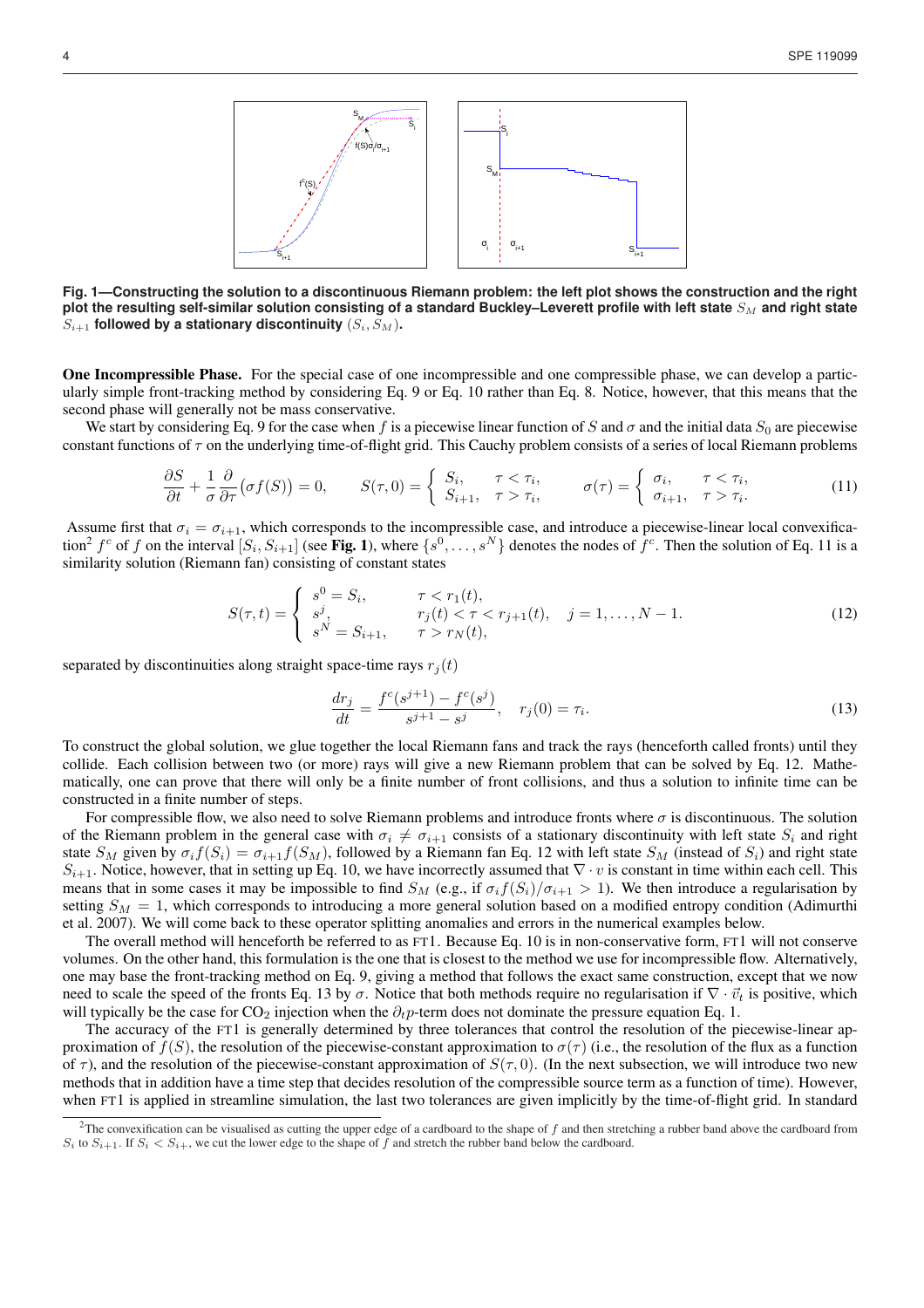finite-volum methods, the accuracy is decided by the grid and the CFL target that controls the time steps, but for applications along streamlines, one must typically introduce a regridding step to ensure computational efficiency. For incompressible flow, the propagation of information along the streamline is independent of the pressure, so the regularized grid can be generated with only efficiency and spatial accuracy in mind. For compressible flow, on the other hand, pressure-dependent quantities from the underlying Eulerian grid must also be correctly represented on the regularized grid. This is done automatically in the front-tracking approach by introducing static fronts that represent discontinuities in  $\sigma$ . Hence, in terms of parameters, it is therefore simpler to control the accuracy of FT1 than controlling the accuracy of a finite-volume method.

To consider the number of operation needed to calculate a solution for the discontinuous front-tracking method it is illustrative to consider a solution formed by parallel shock fonts propagating through a uniform and a nonuniform grid as shown in Fig. 2. For the uniform case, the number of front collisions is determined by the CLF number and is exactly equal the number of function evaluations needed for an explicit method with CFL number equal one. In terms of efficiency, this is a worst-case scenario in which the front-tracking method will be more expensive than a standard explicit method. For each collision, the front-tracking method must solve a discontinuous Riemann problem, which amounts to computing the intermediate state  $S_M$  and solving a regular Riemann problem. Both these operations consist of searching the linear segements of the flux function, and solving a discontinuous Riemann problem is hence logaritmic in the number of linear segments. In a more realistic example (e.g., with a Buckley–Leverett type profile), the number of fronts required to represent the solution will normally be much smaller than the number of grid cells, and hence front tracking will have good performance even for uniform grids.

In the nonuniform case, the time step of an explicit finite-volume method would be limited by the time the fastest discontinuity takes to propagate through the smallest grid cell, which means that the number of time steps will increase drastically. For front tracking, on the other hand, it does not matter if the grid is regular or irregular, as this method has no global CFL restriction. The local CFL number only shows up as small increments between front collisions but does not affect the total number of collisions.

Two Compressible Phases. Because the transport equation has a source term, we cannot use a pure front-tracking method, but will instead use the large–time-step method by Karlsen et al. (2008), in which the front-tracking method is an essential ingredient. To this end, we rewrite Eq. 5 using the streamline coordinate, introduce an internal time-step  $k$ , and evaluate the source term using saturation values from the previous internal time-step,

$$
\frac{\partial S^{n+1}}{\partial t} + \frac{\partial f(S^{n+1})}{\partial \tau} = -\frac{h(S^n, \tau)}{\phi}, \qquad t \in [\ell \Delta t + nk, \ell \Delta t + (n+1)k). \tag{14}
$$

We define the function  $H(\tau) = \int_0^{\tau} h(r, S^n(r))/\phi(r) dr$  and may rewrite the above equation as

$$
\partial_t (S + H(\tau)) + \partial_\tau (f(S) + H(\tau)) = 0.
$$
\n(15)

If  $H$  is now approximated by a picewise-constant function, we can apply a front-tracking scheme that is similar to FT1 within each time-step. The only difference is that the stationary discontinuity  $(S_i, S_M)$  now is determined from  $f(S_i) + H_i = f(S_M) + H_{i+1}$ . If  $H_i > H_{i+1}$ , we may have to regularise the solution at the end-point  $S = 1$  and similarly at  $S = 0$  if  $H_i < H_{i+1}$ . The overall scheme, consisting of front-tracking with a restart after each time step  $k$ , will be referred to as FT2. In the restart we can either keep all discontiunities from one time step to the next, or introduce a projection back to the TOF-grid at the end of each time step.

Alternatively, we may use the source term Eq. 7 rather than Eq. 3, which means that also the effect of  $\nabla \cdot \vec{v}_t$  on the source term is updated at the end of each internal time-step. The resulting method will be referred to as FT3.

#### **Test Cases in 1-D**

To keep the presentation as simple as possible, we start by discussing injection scenarios on a uniform 1-D grid. Using a uniform grid is not the most efficient way of utilizing the front-tracking methods. Ideally, the spacing in the picewise-constant



**Fig. 2—A conceptual illustration of the number of discontinuous Riemann problem that need to be solved for a uniform and nonuniform grid. The blue lines are fronts, whereas the vertical red lines represent the time-of-flight grid (i.e., discontinuities in** p **and** σ**). Front collisions are indicated by small circles.**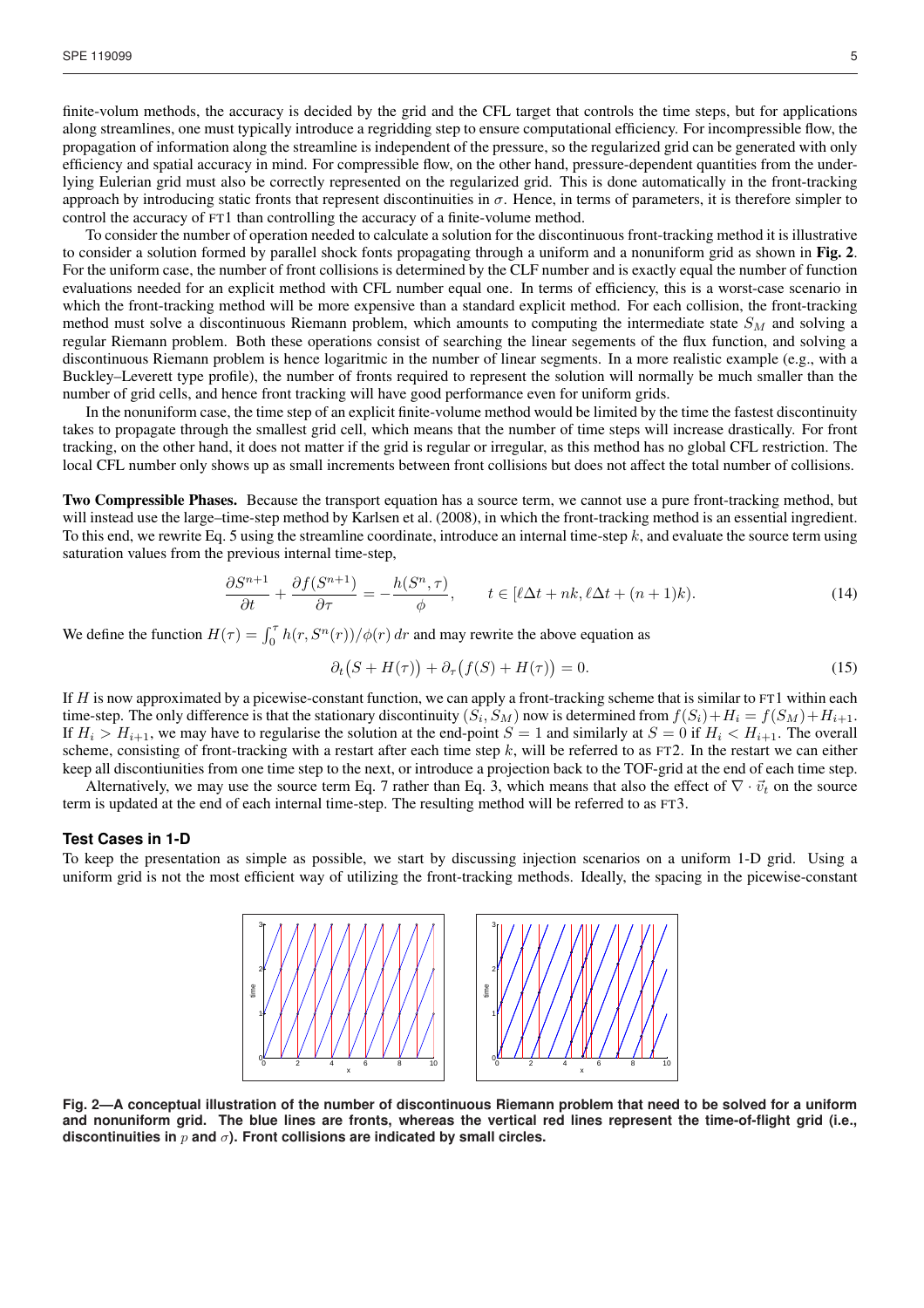| TABLE 1—RUNTIME STATISTICS FOR CASE 1 |      |           |     |         |     |  |  |
|---------------------------------------|------|-----------|-----|---------|-----|--|--|
|                                       | FT l | FT2       | FT3 | FT2/FT3 | FV  |  |  |
| Fronts                                | 99   | 258       | 307 | 183     |     |  |  |
| Collisions                            | 26   | 66        | 84  |         |     |  |  |
| Finding $S_M$                         | 54   | 143       | 137 | 65      |     |  |  |
| Riemann problems                      | 35   | 105       | 162 | 68      |     |  |  |
| Internal steps                        |      | 10        | 10  |         | 19  |  |  |
| CPU time (ms)                         | 0.1  | $\rm 0.3$ | 0.4 | 0.15    | 0.1 |  |  |

#### **TABLE 1—RUNTIME STATISTICS FOR CASE 1**

### **TABLE 2—RUNTIME STATISTICS FOR CASE 2**

|                  | FT l | FT2 | FT3 | FT2/FT3 | FЧ  |  |
|------------------|------|-----|-----|---------|-----|--|
| Fronts           | 184  | 645 | 806 |         | ___ |  |
| Collisions       | 51   | 113 | 188 | 20      |     |  |
| Finding $S_M$    | 65   | 276 | 420 | 25      | __  |  |
| Riemann problems | 68   | 277 | 372 | 40      |     |  |
| Internal steps   |      | 10  | 10  |         | 13  |  |
| CPU time (ms)    | 0.1  | 0.5 | 0.5 | 0.08    |     |  |

approximation of  $S(\tau, 0)$  and  $\sigma(\tau)$  should instead depend on local accuracy requirements so that the spacing is small in regions with large gradients and large in regions where  $S(\tau, 0)$  and/or  $\sigma(\tau)$  vary slowly. In comparing efficiency to a finite-volume method, uniform grids will generally be least favourable for the front tracking because they do not allow the method to fully focus computations only where most required. In other words, if a front-tracking method is as efficient as a finite-volume method on a uniform grid, it will in general be much more efficient on a highly graded grid.

Unless stated otherwise, all front-tracking methods will use a linearization of the flux function with 40 segments of equal length. For the flux function, we assume quadratic relative permeabilities with zero residual saturations.

*Case 1: Injection of a Compressible Phase.* We consider the injection of a compressible phase into a homogeneous 1-D reservoir of five length units saturated by an incompressible phase that is ten times more viscous. This type of computational setup is very important in the simulation of  $CO_2$  injection into deep saline aquifers. To compute the solution up to time  $t = 100$ , we use only five pressure steps, which is too few to capture the coupling of flow and transport accurately, but will enable us to highlight the qualitative differences in the various methods.

Initially, the pressure satisfies an incompressible equation, but as we start injecting the compressible fluid, the nonlinear compressible term starts to dominate the pressure equation, Eq. 1. This will cause the total divergence to be positive, which, in turn, implies that the solution of Eq. 8 will not go out of bounds, even if we do not introduce regularizations at the saturation endpoints. FT1 is particularly suited to simulate this type of scenario because there is no need to approximate the source term in time. The right panels of Fig. 3 show the fronts in  $(\tau, t)$  space for FT1 and for FT3 with 10 internal time steps. The main difference in the two solutions is that new static and new dynamic fronts appear during a pressure step for FT3. With many intervals in the picewise-constant approximation of the initial saturation, this will increase the number of fronts significantly. Indeed, Table 1 shows that the number of fronts increases by a factor of 3. The left plot in Fig. 3 shows saturation profiles for FT1, FT2, FT3, and the standard single-point upwind method compared with a fine-grid reference solution computed using a finer grid and more pressure updates. For completeness, we also include a solution computed by the incompressible front-tracking method FTi (i.e., the method solving Eq. 10 for  $\sigma \equiv 1$ ). We notice that FT3 is a bit nearer the reference solution than the other front-tracking methods, but still has the same error in the front position caused by too few pressure steps.

*Case 2: Injection of an Incompressible Phase.* In the second test, we consider the same computational setup, except that we now inject the incompressible phase into the compressible phase. In this case, the time derivative of the pressure in Eq. 1 dominates the divergence, in particular in the beginning of the simulation. At later times, the situation is similar as in Case 1.

The computational results are shown in Fig. 4 and Table 2. Studying the fronts depicted in the right panels of Fig. 4, we observe that FT3 has a much lower number of static fronts than FT1. This is caused by the different representation of the source term in the two front-tracking methods. FT1 represents the medium by approximating  $\sigma$ , which is changing in the whole domain, while FT3 approximates the source term, which is zero where there is only one fluid present. Even if FT1 has to represent more static fronts in this case, we see no performance penalty because these extra fronts do not participate in collisions. Indeed, Table 2 shows that FT1 has fewer collisions than FT2 and FT3 with 10 internal time steps. If we use only one internal time step, then FT2 and FT3 are as fast as FT1 with approximately the same accuracy; however, because of too infrequent pressure updates, the error in the front velocity is much larger compared with Case 1.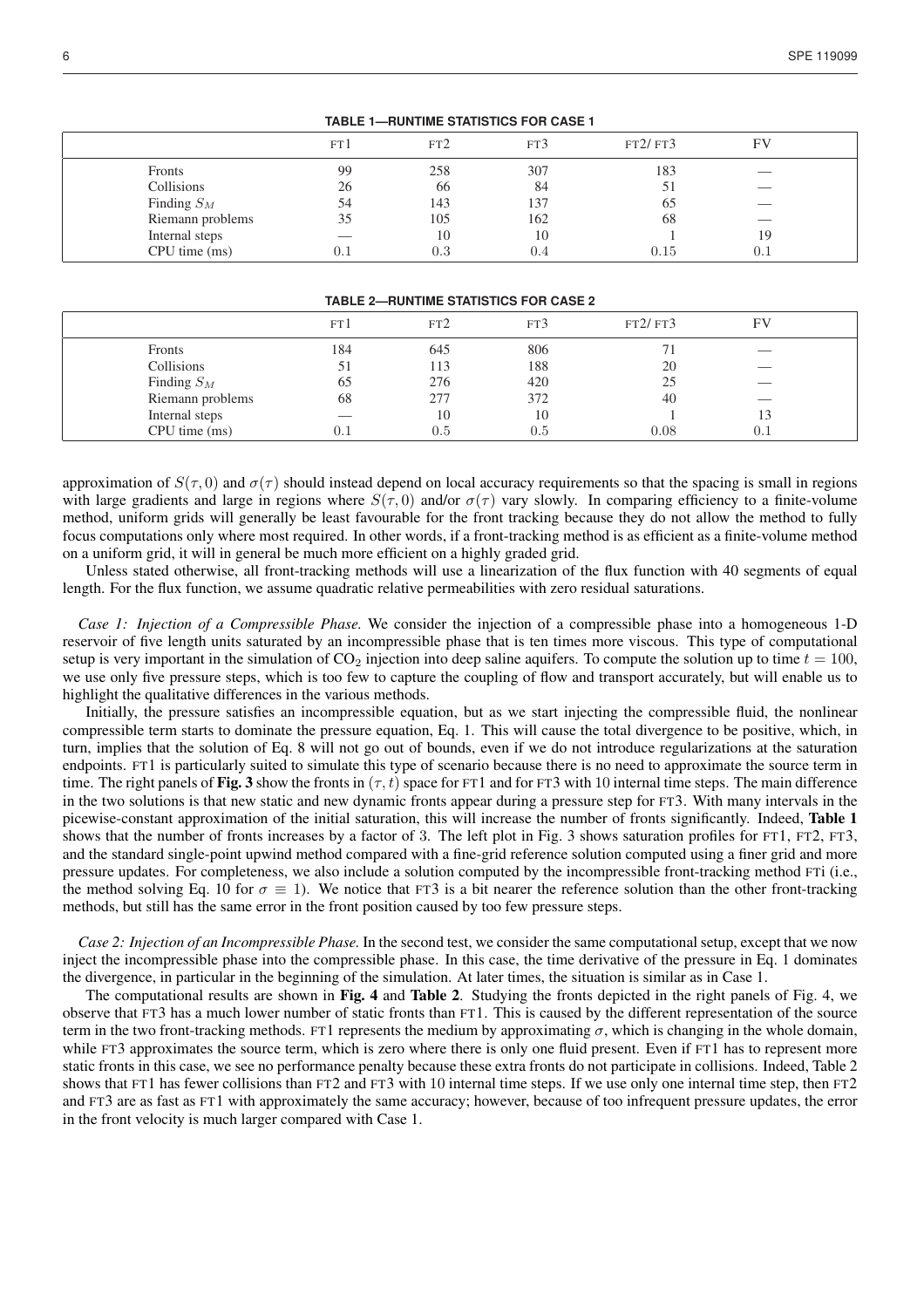

**Fig. 3—Injection of a compressible phase into a ten times less viscous incompressible phase. The left plot shows saturation profiles for the front-tracking methods (FT1,FT2,FT3,FTi) and the finite-volume (FV) method. Both FT2 and FT3 used 10 internal timesteps. The upper-right plot shows the fronts of FT1, while the lower-right plot shows the same for FT3. The pressure steps are indicated by black horisontal lines, and the fronts have been given a different color for each pressure step to distinguish them.**



**Fig. 4—Injection of an incompressible phase into a ten times less viscous compressible phase. The left plot shows saturation profiles for the front-tracking methods (FT1,FT2,FT3,FTi) and the finite-volume (FV) method. Both FT2 and FT3 used 10 internal timesteps. The upper-right plot shows the fronts of FT1, while the lower-right plot shows the same for FT3. The pressure steps are indicated by black horisontal lines.**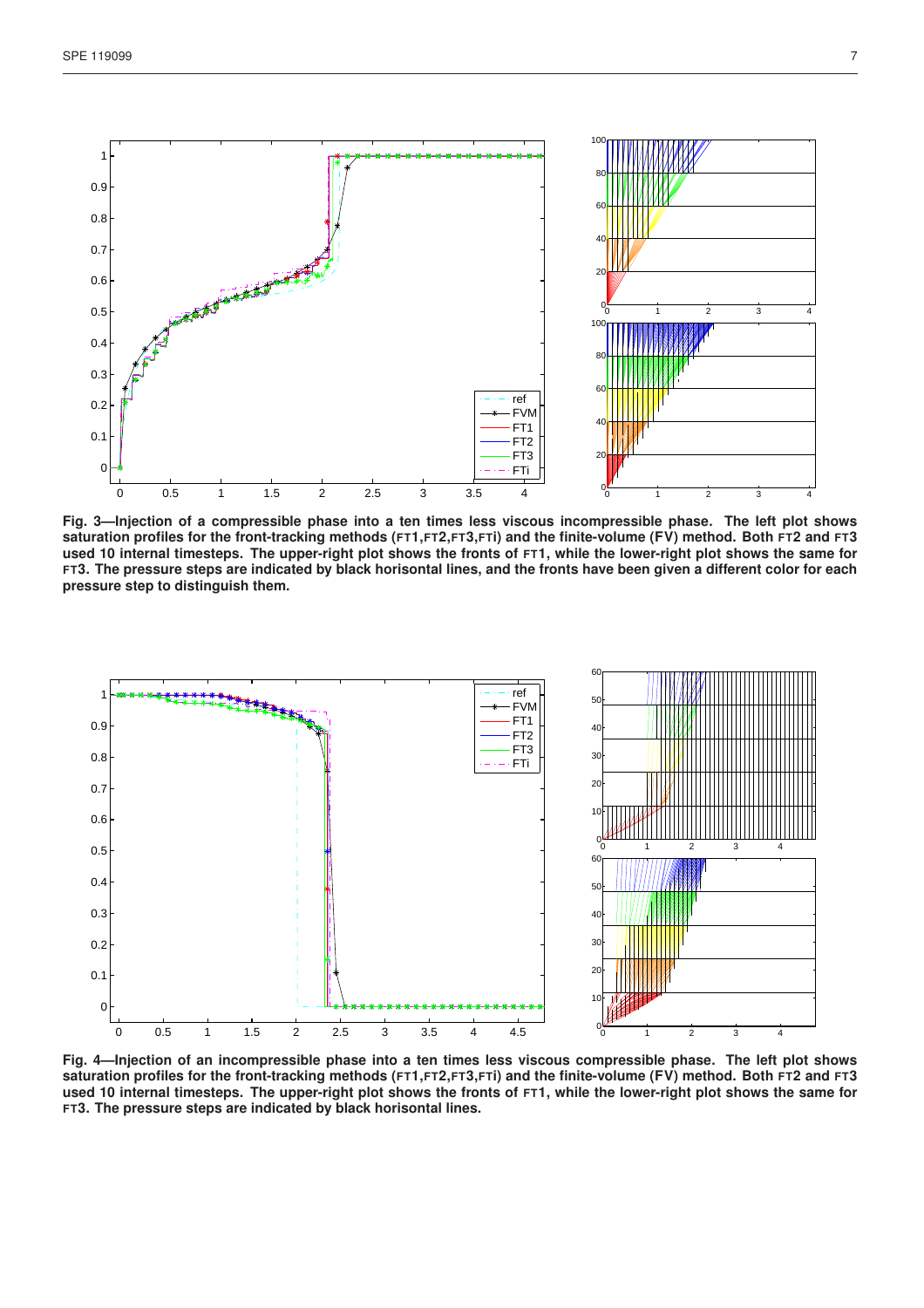#### **Examples of Streamline Simulations**

Front-tracking has been shown to be particularly efficient for solving transport equations on irregular grids arising in streamline simulations (Bratvedt et al. 1992). In this section, we will show a few simple examples that highlight the capabilities of our new front-tracking methods.

*Case 3: Injection Along a Streamline.* In the first example, we will performe a simulation similar to Case 1, but now using a highly irregular grid. To add some realism, we apply the same injection scenario to a real-life real-life geological model of the Johansen formation from the North Sea and consider one transport step along a particular streamline. The Johansen formation lies underneath the Troll field and is considered as a prime site for injection of  $CO<sub>2</sub>$  into a deep saline aquifer. The model consists of 27,032 active cells that cover an area of  $50 \times 50$  km and 1 km in the vertical direction. In this model, we have introduced two synthetic wells and traced streamlines as shown in Fig. 5.



### **Fig. 5—The right plot shows the Johansen geomodel with three example streamlines. The left plot shows the corresponding time-of-flight grid used for the simulation in 1-D.**

To make the situation a bit more complicated than in Case 1, we consider a transport step after some  $CO<sub>2</sub>$  has been injected into the formation so that  $S(\tau, 0)$  and  $\sigma(\tau)$  are not constant along the 1-D grid. Moreover, to make a fair comparison with the FV method, this method is run on a regularized grid in which the ratio between the smallest and the largest cell equals four. The computational results are shown in Fig. 6 and Table 3. Because of the nonuniform initial state along the streamline, the front structures of FT1 and FT3 shown in the right plots of Fig. 6 are slightly more complex than in Case 1 (Fig. 3). Comparing accuracy and the performance of the method, we see that the front-tracking methods are approximately 5 times faster with better accuracy, even if they operate on the original grid and the FV method uses the regularized grid with a lower number of cells. Table 3 also shows that using FT3 together with 10 internal time steps for this case increases the number of collisions quite significantly but does not give better results.

*Case 4: One Injection Well and Hydrostatic Boundary.* For injection of a CO<sub>2</sub> plume into an aquifer it is often a good model to consider hydrostatic boundary conditions. We therefore present a calculation in which we use our front-tracking method to solve a problem with one well and Dirichlet boundary conditions. This will test how the method works on real cases for the advection term of the transport equation. In the particular case shown in Fig. 7, we use a compressibility of  $2.3 \cdot 10^{-7}$  Pa<sup>-1</sup> and inject 10 Mtonn/year. To test the robustness of the front-tracking method, we use time step of 50 years. In our research simulator (which unfortunately is not yet fully optimized), the runtime is dominated by the pressure solution: each pressure step required approximately 20 seconds, whereas a typical transport step took approximately 0.5 (2) seconds with 2268 (3644) streamlines. In future work, we will investigate the use of a multiscale pressure solver (Natvig et al. 2009) to increase performance.

*Case 5: One Injection Well and One Production Well.* Injection of an incompressible fluid into a compressible fluid is highly relevant for enhanced oil and gas recovery. In our second 3-D test, we have therefore placed one injector and one producer in

|                  | FT 1 | FT2 | FT3  | FT2/FT3 |     |  |
|------------------|------|-----|------|---------|-----|--|
| Fronts           | 497  | 488 | 1359 | 610     | __  |  |
| Collisions       | 241  | 190 | 542  | 289     |     |  |
| Finding $S_M$    | 231  | 261 | 777  | 277     |     |  |
| Riemann problems | 239  | 199 | 544  | 286     |     |  |
| Internal steps   | __   | 10  | 10   |         | 253 |  |
| CPU time (ms)    |      |     | 18   |         | 30  |  |

#### **TABLE 3—RUNTIME STATISTICS FOR THE 1-D STREAMLINE FROM THE JOHANSEN FORMATION**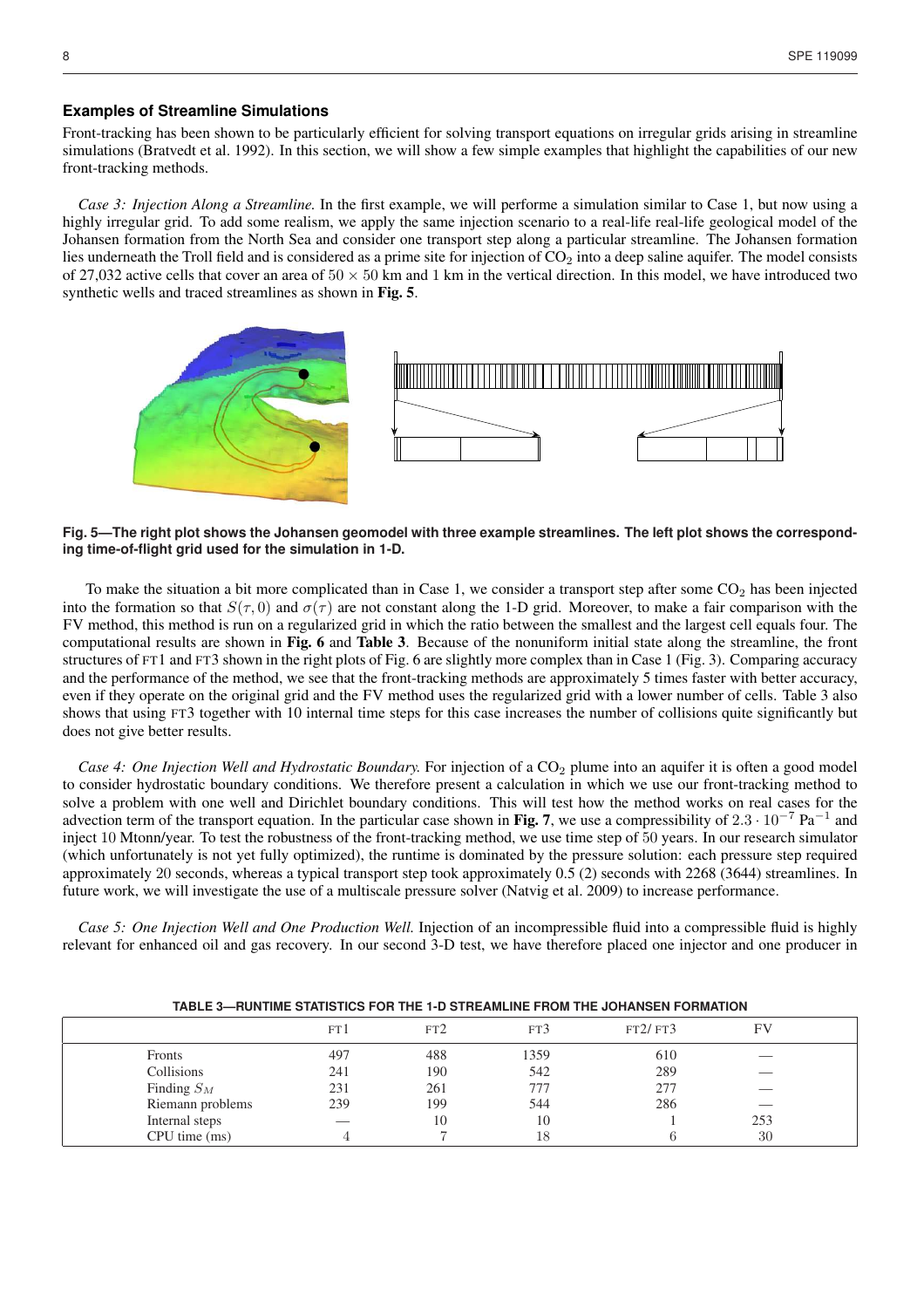

**Fig. 6—Solutions along a particular streamline in the simulation of CO**<sup>2</sup> **injection into the Johansen formation. The left plot shows saturation profiles for FT1, FT3 with 10 internal time step, and the FV method on a regularized grid. The lines show the picewise-constant front-tracking solution, whereas the stars show the solution projected back onto the time-of-flight grid. The upper-right plots shows the fronts for FT1, while the lower-right plot shows the same for FT3.**



**Fig. 7—The Johansen formation with one well and hydrostatic boundary conditions.**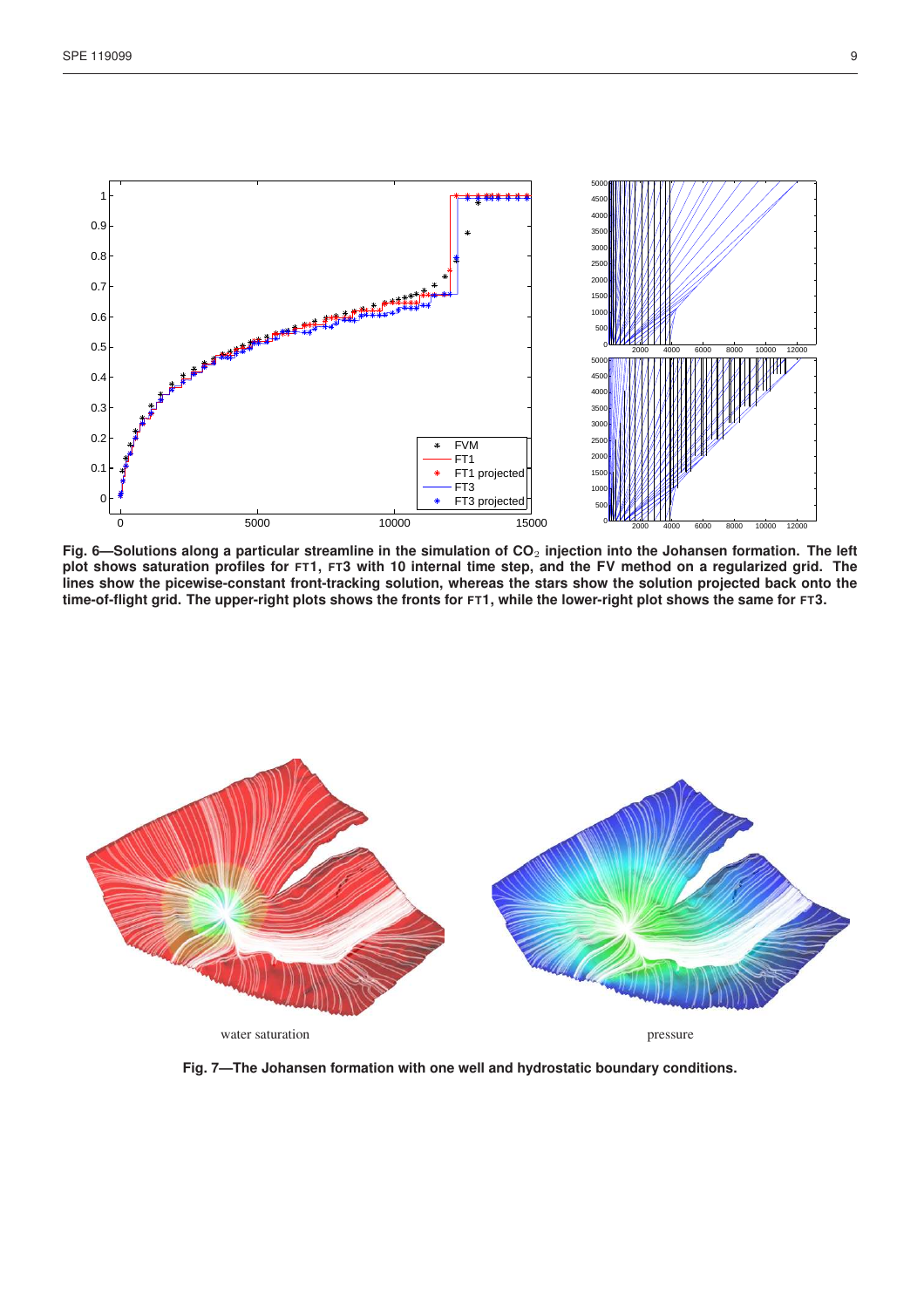

**Fig. 8—The Johansen formation with one injector and one producer.**

the Johansen formation and assumed that the reservoir is efficiently sealed off with no-flow boundaries. For this simulation, the pressure step required approximately 30 seconds, whereas a typical transport step took 0.4 (3) seconds with 1000 (2497) streamlines. As in Case 4, we see that we can almost completely eliminate the computational cost of the transport equation compared with the pressure solution, even without regridding along streamlines.

*Case 6: Three Injectors and One Producer In a Syntetic Faulted Grid.* Fig. 9 shows a synthetic test case with three pressuredriven wells that inject a compressible fluid into a reservoir that is initially saturated by an incompressible fluid. Fluids are allowed to escape through an open well in the middle of the domain. The left figure shows the saturation computed by an explicit single-point upwind scheme compared with the saturation profile computed by our streamline method with FT1. The right subplot shows some of the streamlines used for the streamline simulation. We observe that the streamline method gives much sharper resolution of the displacement fronts than the explicit method. (in practice, one would have used an implicit method that would have given even more diffusion). In this calculation we have used compressibility so that the density at the production well for the compressible phase is 10 times less than at the injection well.

#### **Conclusions**

We have presented three front-tracking methods for compressible flow that can incorporate the effects of compressibility in two different transport equations used in the framework of sequential splitting. We have shown that the methods are comparable to a standard finite-volume method on idealized cases with uniform grids but become significantly faster when applied to the type of highly irregular grids seen in realistic applications. As opposed to finite-volume schemes, the new methods do not require regridding along the streamlines and will therefore be more true to the input data sampled from the underlying Eulerian grid that is used by the pressure solver.

In the method (FT1) developed especially for the case of one incompressible phase, the accuracy is controlled by a single parameter that specifies the number of segments in the approximation of the flux function. This parameter is easy to choose and gives good control over the spatial accuracy of the method. In the methods for two compressible phases (FT2 and FT3), one must also specify a local time step. The size of this time step may have a significant impact on both the accuracy and the computational time and more research is required before we can provide a strategy for making an optimal choice automatically.

For the simple 3-D simulations reported herein, we see that streamline tracing together with one of our front-tracking methods eliminiates the cost of the transport step almost completely compared with the pressure step without any regularization of the time-of-flight grid.

#### **Acknowledgements**

The authors gratefully acknowledge financial support from the Research Council of Norway under grants number 174551/S30, and 178013/ I30, 186935/I30.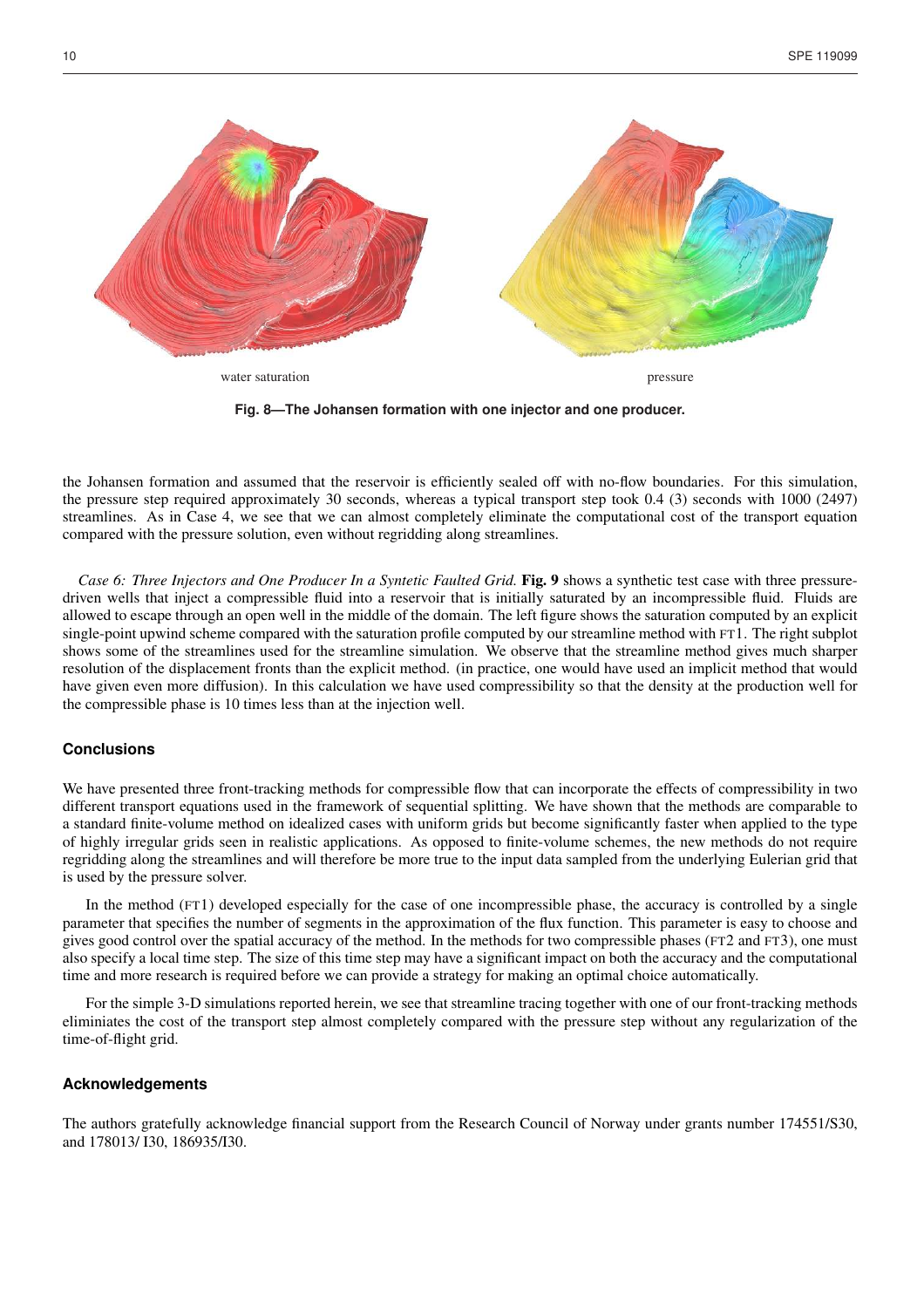

water saturation for euler method water saturation for streamline method streamlines

#### **Fig. 9—A synthetic case with three injectors and one producer.**

#### **Nomenclature**

| $c_r$            |     | $=$ rock compressibility                  | $S_i$          |     | $=$ saturation of phase <i>i</i> or in gridblock <i>i</i>     |
|------------------|-----|-------------------------------------------|----------------|-----|---------------------------------------------------------------|
| $c_i$            |     | = phase compressibility                   | $s^i$          |     | $=$ node point in piecewise linear $f^c$                      |
| $f_i$            |     | $=$ fractional flow of phase i            | t              | $=$ | time                                                          |
| $f^c$            |     | $=$ convexification of flux function $f$  | $\vec{v}_t$    |     | $=$ total Darcy velocity                                      |
| $\vec{g}$        |     | $=$ gravity vector                        | $\vec{v}_{tg}$ |     | = short-hand, $\vec{v}_{tq} = -\lambda_t \mathbf{K} \nabla p$ |
| $h_i$            |     | $=$ compressible source term of phase $i$ | $\vec{x}$      |     | $=$ spatial coordinate                                        |
| Κ                |     | $=$ absolute permeability                 | $\Delta t$     |     | $=$ step length of sequential splitting                       |
| $\boldsymbol{k}$ |     | $=$ step length of internal steps         | η              |     | = streamline parameter for divergence-free vector field       |
| $\ell$           |     | $=$ step number in sequential splitting   | $\lambda_i$    |     | $=$ mobility of phase i                                       |
| $\, n$           |     | $=$ internal step number                  | $\lambda_t$    |     | $=$ total mobility                                            |
| $\, n$           |     | $=$ number of linear segments in $f^c$    | $\rho_i$       |     | $=$ density of phase i                                        |
| $\mathfrak{p}$   | $=$ | pressure                                  | $\sigma$       |     | = volume factor to make $\vec{v}/\sigma$ divergence free      |
| $q_i$            |     | $=$ volumetric rate of phase i            | $\tau$         |     | $=$ time-of-flight                                            |
| $r_i$            | $=$ | space-time ray in Riemann problem         | $\phi$         | $=$ | porosity                                                      |
|                  |     |                                           |                |     |                                                               |

### **References**

- Aarnes, J. E., Krogstad, S., and Lie, K.-A. 2008. Multiscale Mixed/Mimetic Methods on Corner-Point Grids. *Comput. Geosci.*, 12(3):297–315. Doi:10.1007/s10596-007-9072-8.
- Adimurthi, Mishra, S., and Veerappa Gowda, G. D. 2007. Conservation Law With the Flux Function Discontinuous in the Space Variable. II. COnvex-Concave Type Fluxes and Generalized Entropy Solutions. *J. Comput. Appl. Math.*, 203(2):310–344.
- Beraldo, V. T., Blunt, M. J., and Schiozer, D. J. 2008. Compressible Streamline-Based Simulation with Changes in Oil Composition. Paper SPE 115983, presented at 2008 SPE Annual Technical Conference and Exhibition, Denver, Colorado, USA, 21–24 Septemer.
- Bratvedt, F., Bratvedt, K., Buchholz, C., Holden, L., Holden, H., and Risebro, N. 1992. A New Front-Tracking Method for Reservoir Simulation. *SPE Reservoir Eng.*, 7(1):107–116.
- Bratvedt, F., Gimse, T., and Tegnander, C. 1996. Streamline Computations for Porous Media Flow Including Gravity. *Transp. Porous Media*, 25(1):63–78.